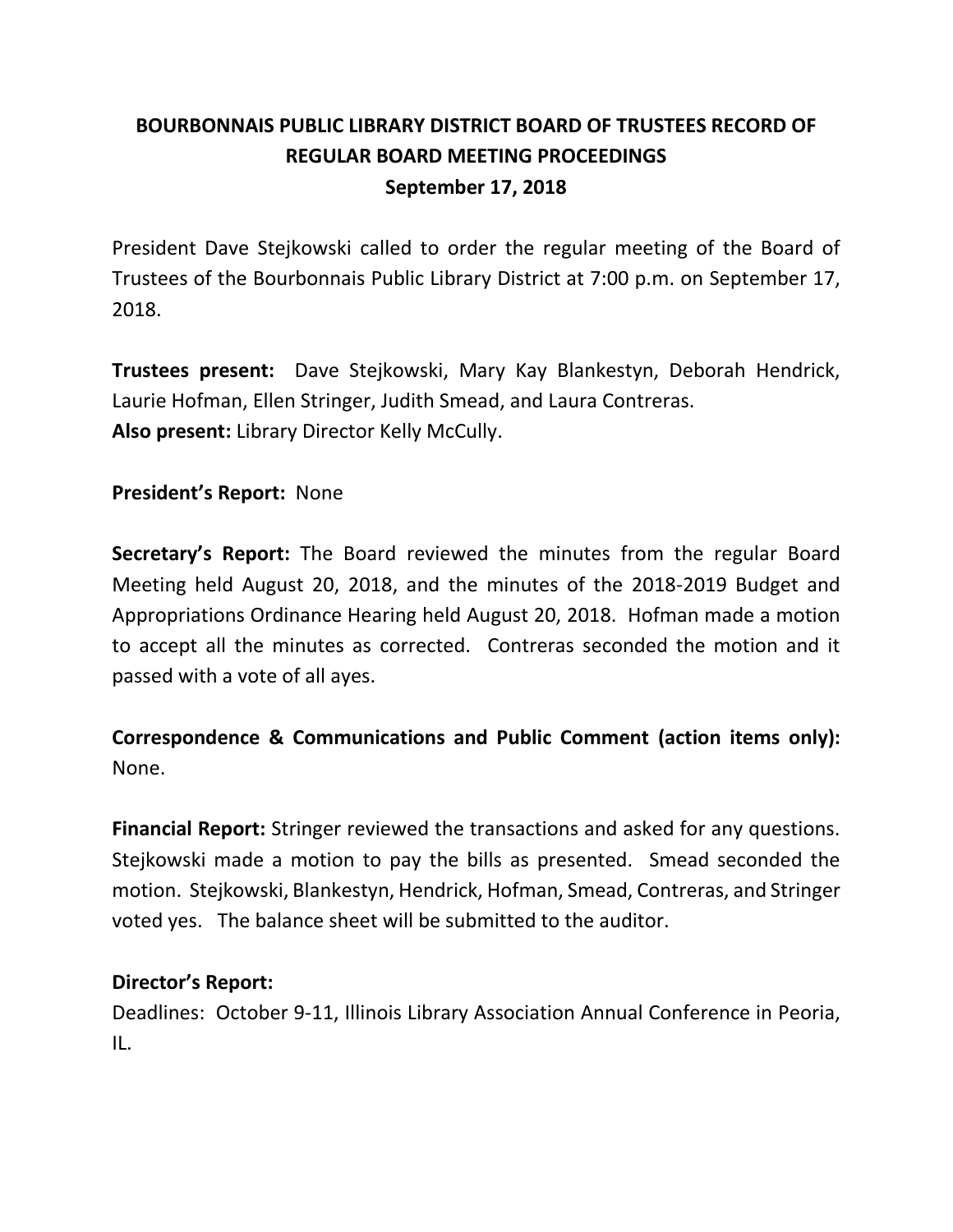Tax Disbursement: The Library received the third FY2018-19 tax disbursement in the amount of \$290,466.10 on September 14, 2018.

Marketing: Library events for September were promoted in an article in the Country Market on August 28. Currently 842 people are on the library email list. There are 1,243 likes on Facebook, and 208 followers on Instagram. The Library was mentioned in the August 21, 2018, "Editorial & Opinion" section of *The Herald*.

National Library Card Month: Adult Services Supervisor, Cassidy Steinke, and Circulation Supervisor, Samantha Wilhoyt, promoted the Library's many resources to 25 groups of incoming freshmen (699 students) during tours of Olivet's Benner Library. The Library is currently offering a prize drawing for a gift card to all new Olivet students that sign up for a library card in September.

Youth Services Supervisor, Rory Parilac, and Circulation Supervisor, Samantha Wilhoyt, gave tours of the Library to all  $7<sup>th</sup>$  grade language arts classes (262) students) from the Bourbonnais Upper Grade Center. The Teen Department is offering a pizza party to the  $7<sup>th</sup>$  grade English class that has the most students show their library card at Circulation or obtain a new library card during September.

Building & Grounds: A transformer in the main air conditioning system was damaged during an electrical storm on Friday, August 31. Goodberlet replaced the transformer, and the system is functioning normally.

ILA Conference: The Illinois Library Association Annual Conference will be held October 9-11 at the Peoria Civic Center. Director McCully will attend the conference and leadership training, "Leading with Purpose," presented by Adam Goodman from Northwestern University's Center for Leadership.

The Afterschool Clubhouse: The Storytime and Craft Rooms in the Youth Services Department have been transformed into an Afterschool Clubhouse for students in grades 5-8 from 2:30-5:00 p.m. Monday through Friday. The area welcomes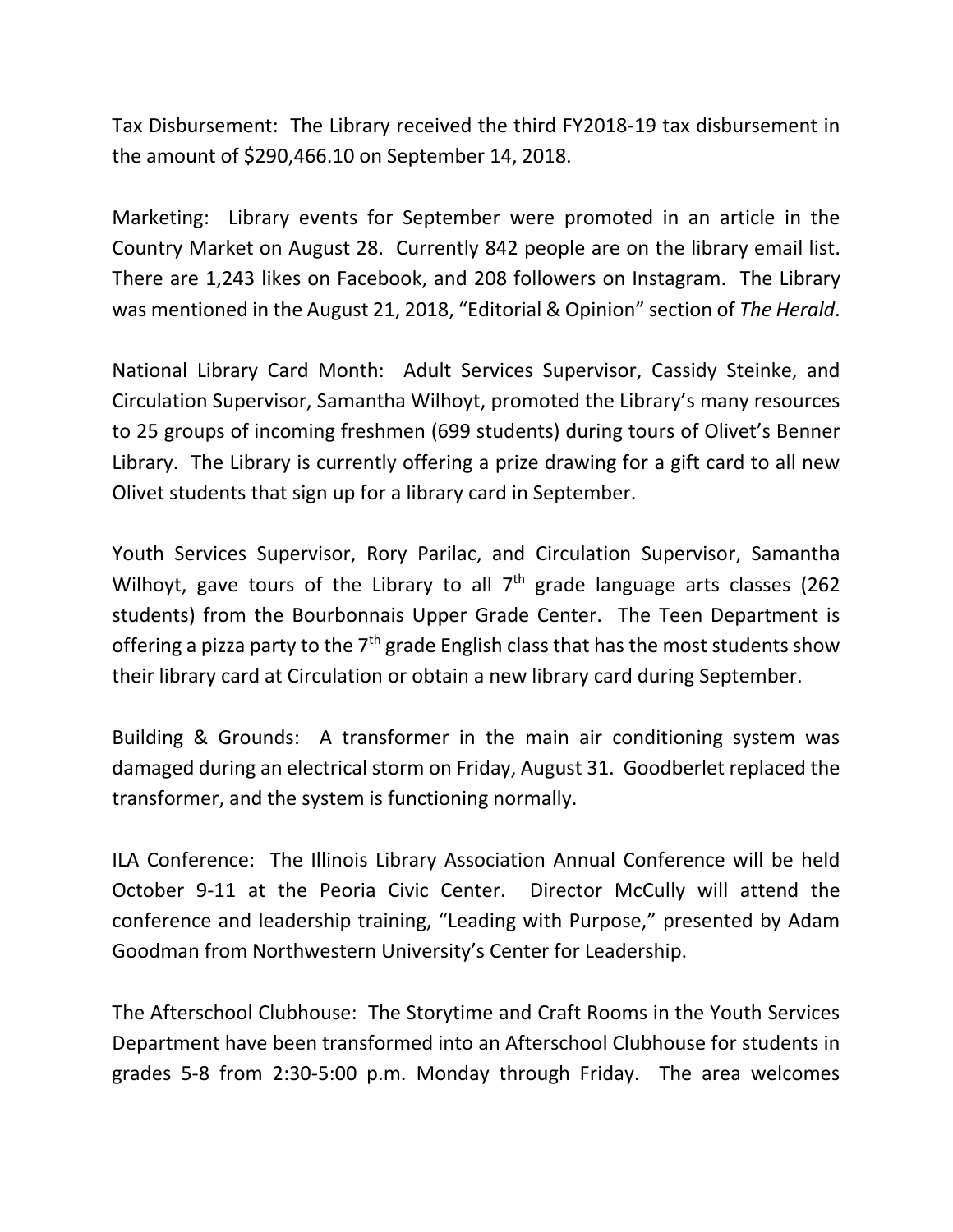students to relax with friends and use the many tables for crafts, snacks, homework, etc.

Trustee Training: Each year as part of the Per Capita Grant requirements, trustees are asked to complete training. This year trustees are required to review chapters 6-10 of the "Trustee Facts File Third Edition" published by the Illinois State Library. Director McCully included a link to access the digital copy. Trustees will begin by discussing Chapter 6, "Intellectual Freedom".

### **Committee Reports:**

**Personnel:** None.

**Finance:** None

**Policy Committee:** Set date to review *Personnel* policies. McCully will email Smead and Hendrick with possible dates for this meeting.

**Building and Grounds:** None.

**Long Range Planning:** None.

**Unfinished Business:** Discuss and approve security camera project: Director McCully discussed the first phase of the security camera project. This phase would include eight cameras (3 exterior and 5 interior) of the twelve camera project. Responses from companies contacted were as follows: Heritage Technology Solutions-\$10,655.99; TechCom Systems, Inc.-\$10,950.00; Midwest Integrated Solutions-\$11,756.00. All companies offered a one-year warranty on parts and labor. Smead made a motion to hire Midwest Integrated Solutions for Phase 1 of the security camera project. Blankestyn seconded the motion and it passed with all ayes.

### **New Business:**

Review and discuss Chapter 6, "Intellectual Freedom", of the *Trustee Facts File Third Edition*: McCully led a discussion of this chapter. Major topics covered